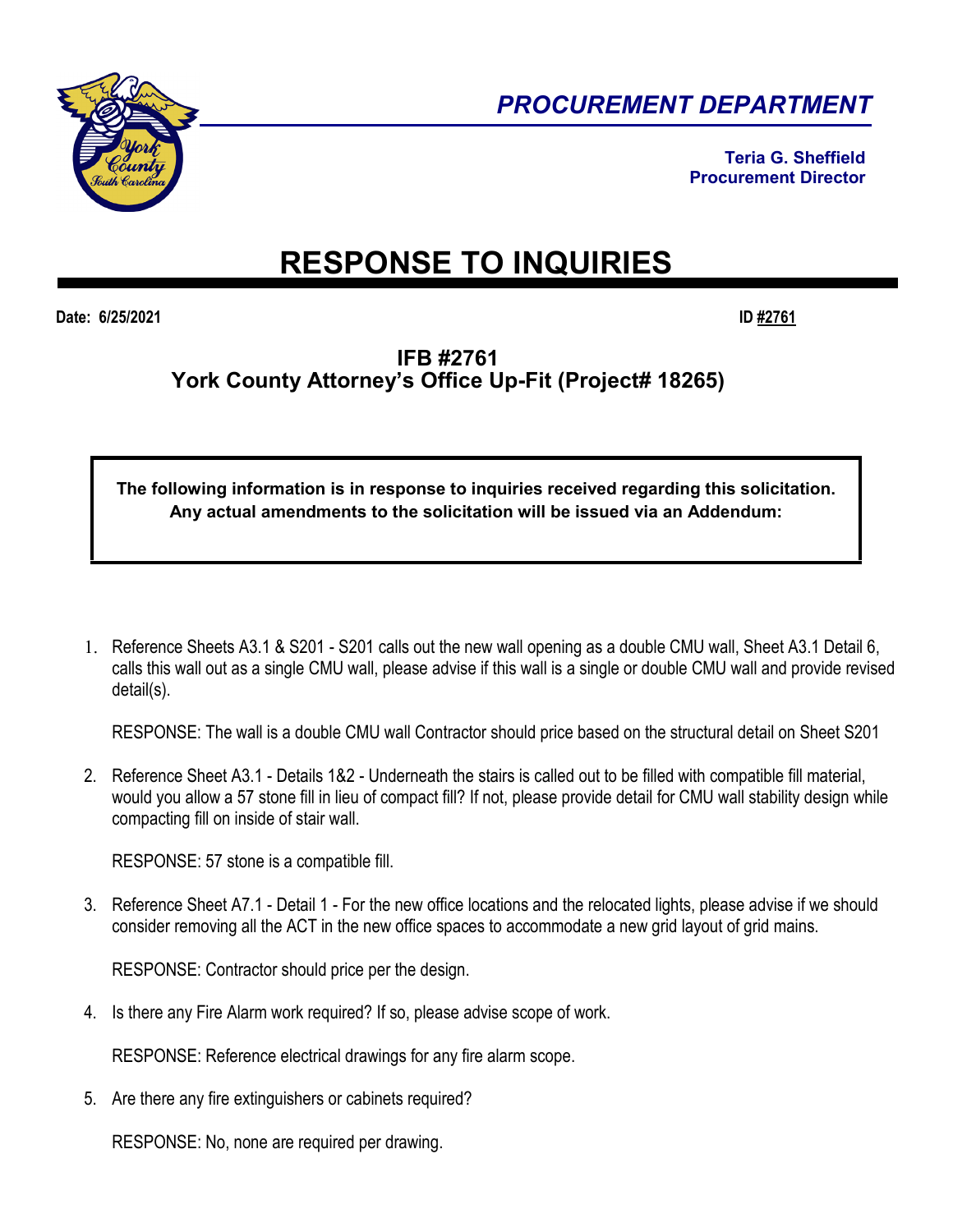6. Are there any floor finishes to be removed in the general contractors scope of work?

RESPONSE: Yes, reference the demolition sheet. Anything not under the abatement is the responsibility of the contractor.

7. Reference Sheet A1.1 - Does the 10' A.F.F ceiling height include the 6" above ceiling needed for new walls?

RESPONSE: The note on A1.1 Wall Legend says "approximately 10' AFF" which means the contractor should field verify the exact height of the walls. Reference Section 3/A7.1

8. Reference Sheet A1.2 - Conference Room 120 - Is there any scope of work needed for the general contractor in regards to the new TV or wall mounting?

RESPONSE: No, the TV and mounting is provided by the IT department

9. Reference Sheet A6.1 - Hardware Note #2 - For the exterior doors, will there be a hardware allowance for this? If not, please provide more information on hardware requested.

RESPONSE: Refer to Addendum 1 revised hardware set #1.

10. During the pre-bid walkthrough, it was noted that an asbestos report would be provided for the contractors review, please provide.

RESPONSE: Refer to Addendum 1

11. Please advise if the signage allowance covers both the front and rear signs. And does this allowance cover the entire scope of work for both signs?

RESPONSE: Yes, allowance is for front and rear exterior. No, there is general construction work refer to monument sign details, reference sheet A2.1.

12. Reference Sheet A3.1 - Detail 6 - Will the crown molding just be over the door opening or are we to extend the molding along entire both wall sections?

RESPONSE: The new wood trim for the new opening in the existing block wall is only at the cased opening.

13. Reference Sheets A3.1 & S100 - Sheet A3.1, Detail 1, notes the exterior SOG to be 3,000 PSI concrete. S100 notes that any exterior SOG needs to be 4,000 PSI, please advise.

RESPONSE: SOG should be per the structural drawings S100.

14. Reference Sheet S201, Detail 2. At column line A, there is noted two new L1 lintels, please advise if this is in our scope of work as there seems to be no work at these two locations.

RESPONSE: Those lentils are erroneous and not part of the scope.

15. Reference Specification Section 10 73 00 - 2: 2.01 - Product Manufacturers. Are these the product manufacturers recommended for the aluminum awning? Please confirm.

RESPONSE: Yes, these are the recommended. Three listed manufacturers, Reference 2.01.A.2 substitutions are permissible if equal.